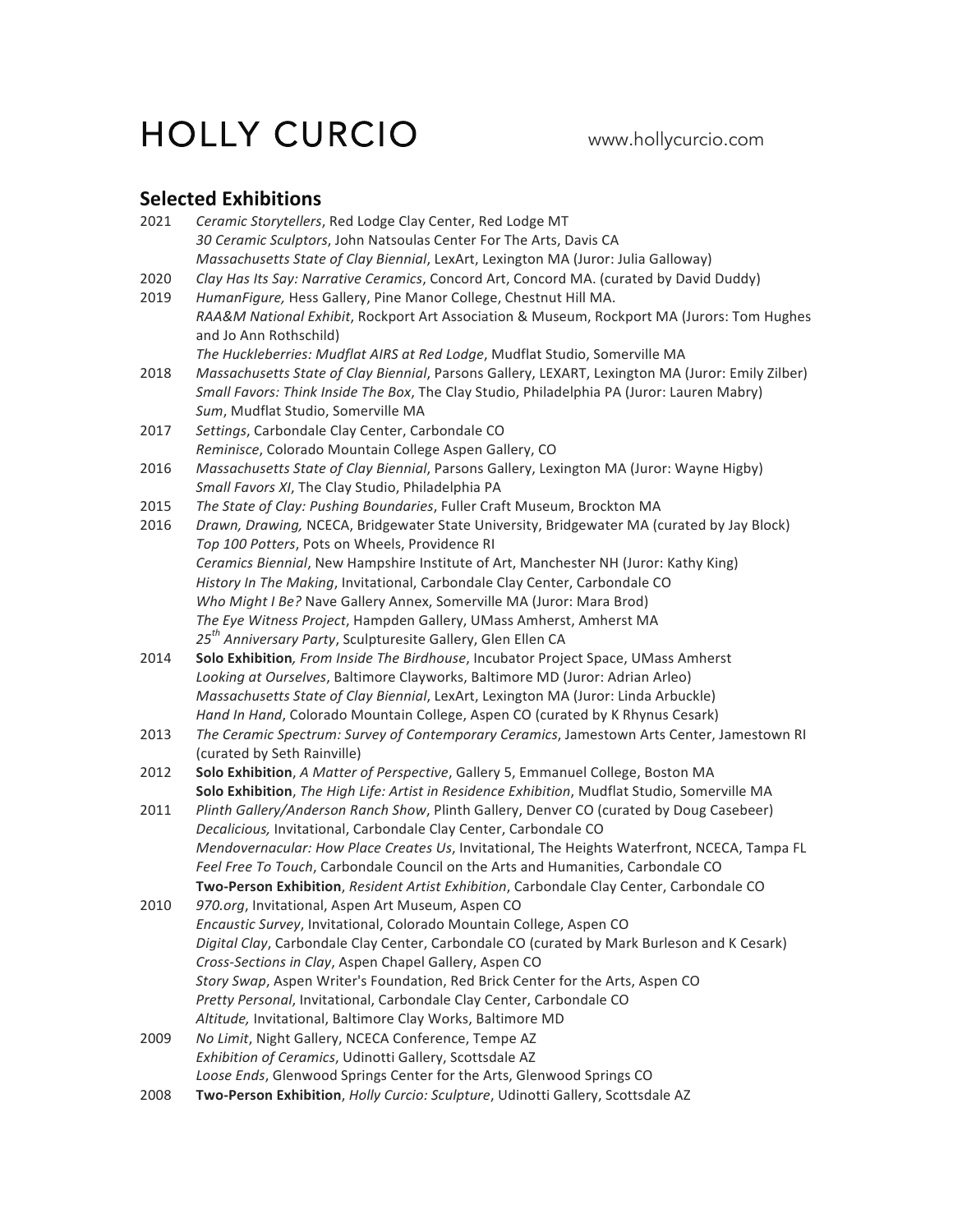|      | Red Brick Biennial, Red Brick Center for the Arts, Aspen CO<br>Artists in Residence: Anderson Ranch, Foothills Art Center, Golden CO |
|------|--------------------------------------------------------------------------------------------------------------------------------------|
|      | Contemporary Collage Show, Anderson Ranch Arts Center Gallery, Snowmass Village CO                                                   |
| 2007 | Solo Exhibition, Suspending Disbelief, MFA Thesis Exhibition, Arizona State University                                               |
|      | Ceramics Group Exhibition, Udinotti Gallery, Scottsdale AZ                                                                           |
|      | Hot \$h*t! CCACA conference, Davis CA                                                                                                |
|      | Ink & Clay, Kellogg, California State Polytechnic University, Pomona CA. Juror Henry Hopkins                                         |
| 2006 | Shifting Contentment, CCACA Conference, The Turtle House, Davis CA                                                                   |
|      | ASU Ceramics Exhibition, Step Gallery, Tempe AZ                                                                                      |
|      | Nathan Cummings Foundation Summer Travel Fellowship Exhibition, Arizona State University                                             |
| 2005 | Separation Anxiety, Ice House, Phoenix AZ                                                                                            |
|      | Rest, Art One Gallery, Scottsdale AZ, (in collaboration with Jinsoo Song)                                                            |
|      | EveryBODY, Craft Emergency Relief Fund, SOFA, Chicago IL                                                                             |
|      | ASU Suitcase Show, American Style Magazine/Rosen Group Gallery, NCECA, Baltimore MD                                                  |
|      | 30 Ceramic Sculptors, John Natsoulas Gallery, Davis CA                                                                               |
| 2004 | Solo Exhibition, Holly Curcio: New Ceramic Sculpture, John Natsoulas Gallery, Davis CA                                               |
|      | Solo Exhibition, The Girl Behind the Girl, CCACA Conference, Café California, Davis CA                                               |
|      | The Next Generation, Invitational, Santa Fe Clay, Santa Fe NM                                                                        |
|      | ASU Ceramics Research Center Studio Tour Exhibition, ASU Ceramics Research Center                                                    |
|      | Watershed Center for the Ceramic Arts: Intuitive Balance, SOFA, Chicago IL                                                           |
|      | 30 Ceramic Sculptors, John Natsoulas Gallery, Davis CA                                                                               |
|      | California Clay Competition, The Artery, Davis CA Juror Margaret Keelan                                                              |
| 2003 | Terra Forma, Arts Benicia Gallery, Benicia CA. Juror Arthur Gonzalez                                                                 |
|      | Focus on the Figure, A New Leaf Gallery, Berkeley CA                                                                                 |

## **Awards/Fellowships**

2019 Artist Fellowship in Sculpture: Massachusetts Cultural Council Gloucester Bank Sculpture Award, RAA&M National Exhibition

30 Ceramic Sculptors, John Natsoulas Gallery, Davis CA

- 2018 Juror's Award, Massachusetts State of Clay: 10<sup>th</sup> Biennial Exhibition
- 2017 Nominee, Brother Thomas Bezanson Award, Boston Foundation
- 2016 Best of Sculpture, Massachusetts State of Clay  $9^{th}$  Biennial Exhibition
- 2015 Nominee, Brother Thomas Bezanson Award, Boston Foundation
- 2014 Artist Resource Trust Fund, Berkshire Taconic Community Foundation
- 2005-06 Windgate Curatorial Scholarship, Arizona State University Ceramics Research Center

## **Artist Residencies**

- 2018 Red Lodge Clay Center, Red Lodge MT, AIA Residency
- 2011-12 Mudflat Studio, Somerville MA, Artist-in-Residence
- 2009-11 Carbondale Clay Center, Carbondale CO, Ceramic Resident
- 2007-08 Anderson Ranch Arts Center, Snowmass Village CO, Ceramic Resident
- 2002 Watershed Center For The Ceramic Arts, Newcastle ME
- 1999-00 Mendocino Art Center, Mendocino CA, Ceramic Resident
- 1999 Watershed Center For the Ceramic Arts, Newcastle ME
- 1998 Watershed Center For The Ceramic Arts, Newcastle ME

#### **Commissions**

- 2004 Mural Painting Project, Luther Burbank High School, Sacramento CA
- 2003 Public Art Commission, Sacramento County Primary Care Center, Sacramento CA Mosaic & Concrete Entrance Floors (collaboration with Robert Charland)
- 2002 Tile Commission, Plaza Del Paso, Sacramento CA (collaboration with Robert Charland)